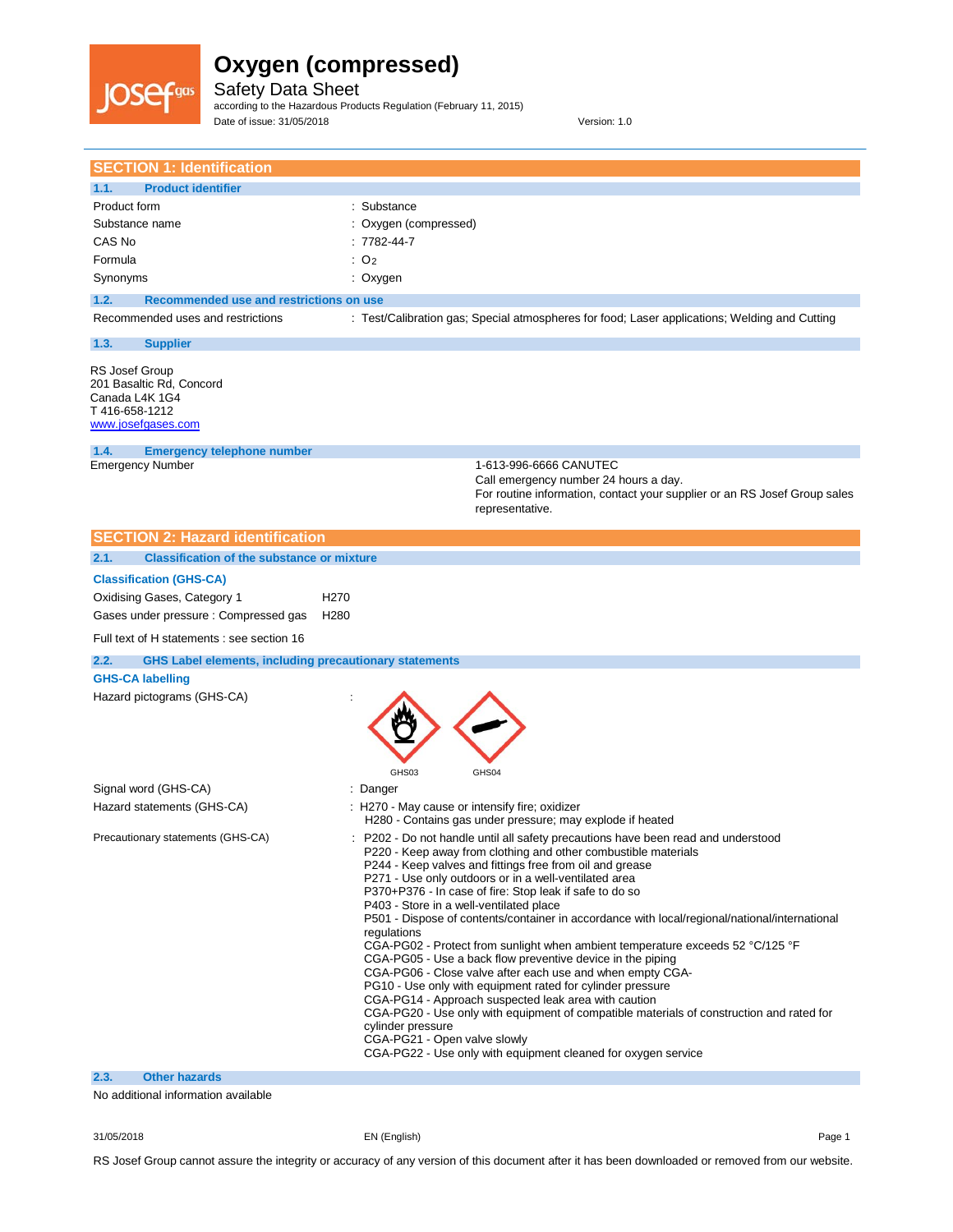Safety Data Sheet

according to the Hazardous Products Regulation (February 11, 2015)

#### **2.4. Unknown acute toxicity (GHS-CA)**

#### No data available

**IOSef<sup>ga</sup>** 

| <b>SECTION 3: Composition/information on ingredients</b> |                           |               |                                         |  |  |
|----------------------------------------------------------|---------------------------|---------------|-----------------------------------------|--|--|
| $-3.1.$<br><b>Substances</b>                             |                           |               |                                         |  |  |
| <b>Name</b>                                              | <b>Product identifier</b> | $\frac{9}{6}$ | <b>Classification (GHS-CA)</b>          |  |  |
| Oxygen (compressed)<br>(Main constituent)                | (CAS No) 7782-44-7        | >99           | Ox. Gas 1, H270<br>Compressed gas, H280 |  |  |
|                                                          |                           |               |                                         |  |  |

Full text of H-statements: see section 16

### **3.2. Mixtures**

#### Not applicable

| <b>SECTION 4: First-aid measures</b>                                    |                                                                                    |
|-------------------------------------------------------------------------|------------------------------------------------------------------------------------|
| <b>Description of first aid measures</b><br>4.1.                        |                                                                                    |
| First-aid measures after inhalation                                     | : Adverse effects not expected from this product.                                  |
| First-aid measures after skin contact                                   | : Adverse effects not expected from this product.                                  |
| First-aid measures after eye contact                                    | : Adverse effects not expected from this product.                                  |
| First-aid measures after ingestion                                      | : Ingestion is not considered a potential route of exposure.                       |
| Most important symptoms and effects (acute and delayed)<br>4.2.         |                                                                                    |
| Symptoms/effects after inhalation                                       | : Adverse effects not expected from this product.                                  |
| Symptoms/effects after skin contact                                     | : Adverse effects not expected from this product.                                  |
| Symptoms/effects after eye contact                                      | : Adverse effects not expected from this product.                                  |
| Symptoms/effects after ingestion                                        | : Ingestion is not considered a potential route of exposure.                       |
| Symptoms/effects upon<br>intravenous administration                     | Not known.                                                                         |
| Chronic symptoms                                                        | Adverse effects not expected from this product.                                    |
| 4.3.<br>Immediate medical attention and special treatment, if necessary |                                                                                    |
| Other medical advice or treatment                                       | : If you feel unwell, seek medical advice. If breathing is difficult, give oxygen. |

|                         | <b>SECTION 5: Fire-fighting measures</b>                       |                                                                                                                                                                                                                                                              |
|-------------------------|----------------------------------------------------------------|--------------------------------------------------------------------------------------------------------------------------------------------------------------------------------------------------------------------------------------------------------------|
| 5.1.                    | Suitable extinguishing media                                   |                                                                                                                                                                                                                                                              |
|                         | Suitable extinguishing media                                   | : Use extinguishing media appropriate for surrounding fire.                                                                                                                                                                                                  |
| 5.2.                    | Unsuitable extinguishing media                                 |                                                                                                                                                                                                                                                              |
|                         | Unsuitable extinguishing media                                 | : Do not use water jet to extinguish.                                                                                                                                                                                                                        |
| 5.3.                    | Specific hazards arising from the hazardous product            |                                                                                                                                                                                                                                                              |
| Fire hazard             |                                                                | : The product is not flammable.                                                                                                                                                                                                                              |
| <b>Explosion hazard</b> |                                                                | : Product is not explosive. Heat may build pressure, rupturing closed containers, spreading fire<br>and increasing risk of burns and injuries.                                                                                                               |
| 5.4.                    | Special protective equipment and precautions for fire-fighters |                                                                                                                                                                                                                                                              |
|                         | Firefighting instructions                                      | : In case of fire: Evacuate area. Fight fire remotely due to the risk of explosion. Use water spray<br>or fog for cooling exposed containers. Exercise caution when fighting any chemical fire.<br>Exposure to fire may cause containers to rupture/explode. |
|                         | Protection during firefighting                                 | : Standard protective clothing and equipment (e.g., Self Contained Breathing Apparatus) for fire<br>fighters. Do not enter fire area without proper protective equipment, including respiratory<br>protection.                                               |

| <b>SECTION 6: Accidental release measures</b>                               |                                                                                                                                                                                                                                                     |  |
|-----------------------------------------------------------------------------|-----------------------------------------------------------------------------------------------------------------------------------------------------------------------------------------------------------------------------------------------------|--|
| Personal precautions, protective equipment and emergency procedures<br>6.1. |                                                                                                                                                                                                                                                     |  |
| General measures                                                            | : Ensure adequate ventilation.                                                                                                                                                                                                                      |  |
| Personal Precautions, Protective Equipment<br>and Emergency Procedures      | : EVACUATE ALL PERSONNEL FROM AFFECTED AREA. Use appropriate protective<br>equipment. If leak is on user's equipment, be certain to purge piping before attempting repairs.<br>If leak is on a container or container valve contact RS Josef Group. |  |
| 6.2.<br>Methods and materials for containment and cleaning up               |                                                                                                                                                                                                                                                     |  |
| For containment                                                             | : Try to stop release if without risk.                                                                                                                                                                                                              |  |
| Methods for cleaning up                                                     | : Dispose of contents/container in accordance with local/regional/national/international<br>regulations.                                                                                                                                            |  |
| 6.3.<br><b>Reference to other sections</b>                                  |                                                                                                                                                                                                                                                     |  |
|                                                                             |                                                                                                                                                                                                                                                     |  |

For further information refer to section 8: "Exposure controls/personal protection"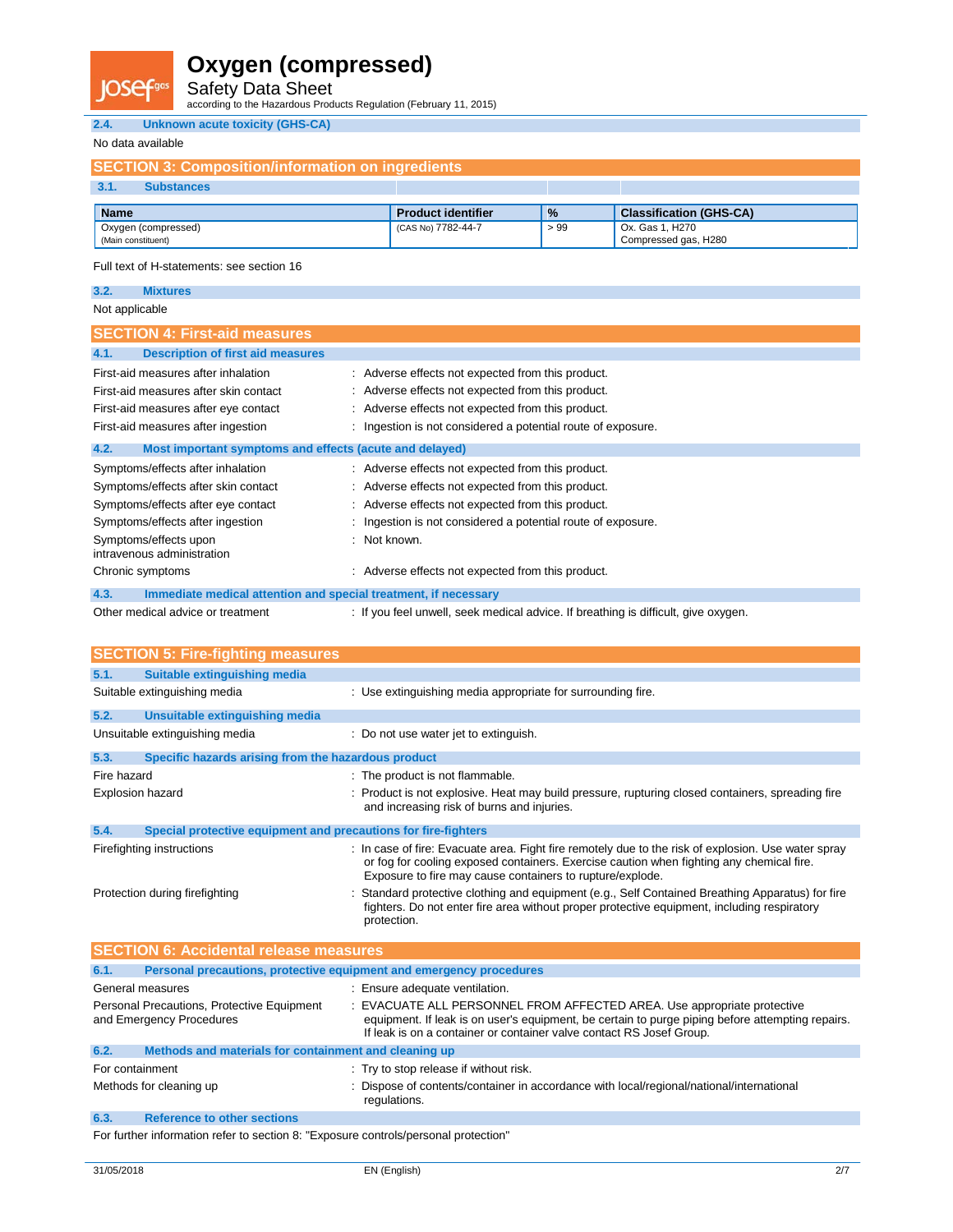**IOSefgas** 

Safety Data Sheet according to the Hazardous Products Regulation (February 11, 2015)

| <b>SECTION 7: Handling and storage</b>                               |                                                                                                                                                                                                                                |
|----------------------------------------------------------------------|--------------------------------------------------------------------------------------------------------------------------------------------------------------------------------------------------------------------------------|
| <b>Precautions for safe handling</b><br>7.1.                         |                                                                                                                                                                                                                                |
| Precautions for safe handling                                        | : Do not handle until all safety precautions have been read and understood. Use only outdoors or<br>in a well-ventilated area.                                                                                                 |
| Hygiene measures                                                     | : Do not eat, drink or smoke when using this product.                                                                                                                                                                          |
| Additional hazards when processed                                    | : Pressurized container: Do not pierce or burn, even after use. Use only with equipment rated for<br>cylinder pressure. Close valve after each use and when empty.                                                             |
| 7.2.<br>Conditions for safe storage, including any incompatibilities |                                                                                                                                                                                                                                |
| <b>Technical measures</b>                                            | : Comply with applicable regulations.                                                                                                                                                                                          |
| Storage conditions                                                   | : Do not expose to temperatures exceeding $52 \degree C/125 \degree F$ . Keep container closed when not in<br>use. Protect cylinders from physical damage; do not drag, roll, slide or drop. Store in well<br>ventilated area. |
| Incompatible products                                                | : None known.                                                                                                                                                                                                                  |
| Incompatible materials                                               | : Flammable materials. Combustible materials. Reducing agents.                                                                                                                                                                 |

| <b>SECTION 8: Exposure controls/personal protection</b>              |                                                                                                                                                                                                                                            |
|----------------------------------------------------------------------|--------------------------------------------------------------------------------------------------------------------------------------------------------------------------------------------------------------------------------------------|
| <b>Control parameters</b><br>8.1.                                    |                                                                                                                                                                                                                                            |
| No additional information available                                  |                                                                                                                                                                                                                                            |
| <b>Appropriate engineering controls</b><br>8.2.                      |                                                                                                                                                                                                                                            |
| Appropriate engineering controls                                     | Provide adequate ventilation. Consider work permit system e.g. for maintenance activities.<br>Systems under pressure should be regularly checked for leakages. Ensure exposure is below<br>occupational exposure limits (where available). |
| 8.3.<br>Individual protection measures/Personal protective equipment |                                                                                                                                                                                                                                            |
| Personal protective equipment                                        | : Gloves. Safety glasses. Protective clothing. Safety shoes.                                                                                                                                                                               |
|                                                                      |                                                                                                                                                                                                                                            |
| Hand protection                                                      | : Wear working gloves when handling gas containers.                                                                                                                                                                                        |
| Eye protection                                                       | : Wear safety glasses with side shields.                                                                                                                                                                                                   |
| Skin and body protection                                             | : Wear suitable protective clothing, e.g. lab coats, coveralls or flame resistant clothing.                                                                                                                                                |
| Respiratory protection                                               | : None necessary during routine operations. See Sections 5 & 6.                                                                                                                                                                            |
| Thermal hazard protection                                            | : None necessary during routine operations.                                                                                                                                                                                                |
| Environmental exposure controls                                      | : Refer to local regulations for restriction of emissions to the atmosphere. See section 13 for<br>specific methods for waste gas treatment.                                                                                               |
| Other information                                                    | : Wear safety shoes while handling containers.                                                                                                                                                                                             |
| <b>SECTION 9: Physical and chemical properties</b>                   |                                                                                                                                                                                                                                            |
| Information on basic physical and chemical properties<br>9.1.        |                                                                                                                                                                                                                                            |
|                                                                      |                                                                                                                                                                                                                                            |
| <b>Physical state</b>                                                | Gas                                                                                                                                                                                                                                        |
| Appearance                                                           | Colorless gas.                                                                                                                                                                                                                             |
| Molecular mass                                                       | 31.9988 g/mol                                                                                                                                                                                                                              |
| Colour                                                               | Colourless.                                                                                                                                                                                                                                |
| Odour                                                                | Odourless.                                                                                                                                                                                                                                 |
| Odour threshold                                                      | No data available                                                                                                                                                                                                                          |
| pH                                                                   | Not applicable.                                                                                                                                                                                                                            |
| pH solution                                                          | No data available                                                                                                                                                                                                                          |
| Relative evaporation rate (butylacetate=1)                           | No data available                                                                                                                                                                                                                          |
| Relative evaporation rate (ether=1)                                  | Not applicable for gases and gas mixtures.                                                                                                                                                                                                 |
| Melting point                                                        | $-219 °C$                                                                                                                                                                                                                                  |
| Freezing point                                                       | $-219 °C$                                                                                                                                                                                                                                  |
| Boiling point                                                        | $-181.95 °C$                                                                                                                                                                                                                               |
| Flash point                                                          | Not applicable - not flammable                                                                                                                                                                                                             |
| Critical temperature                                                 | $-117.55 °C$                                                                                                                                                                                                                               |
| Auto-ignition temperature                                            | Not applicable.                                                                                                                                                                                                                            |
| Decomposition temperature                                            | No data available                                                                                                                                                                                                                          |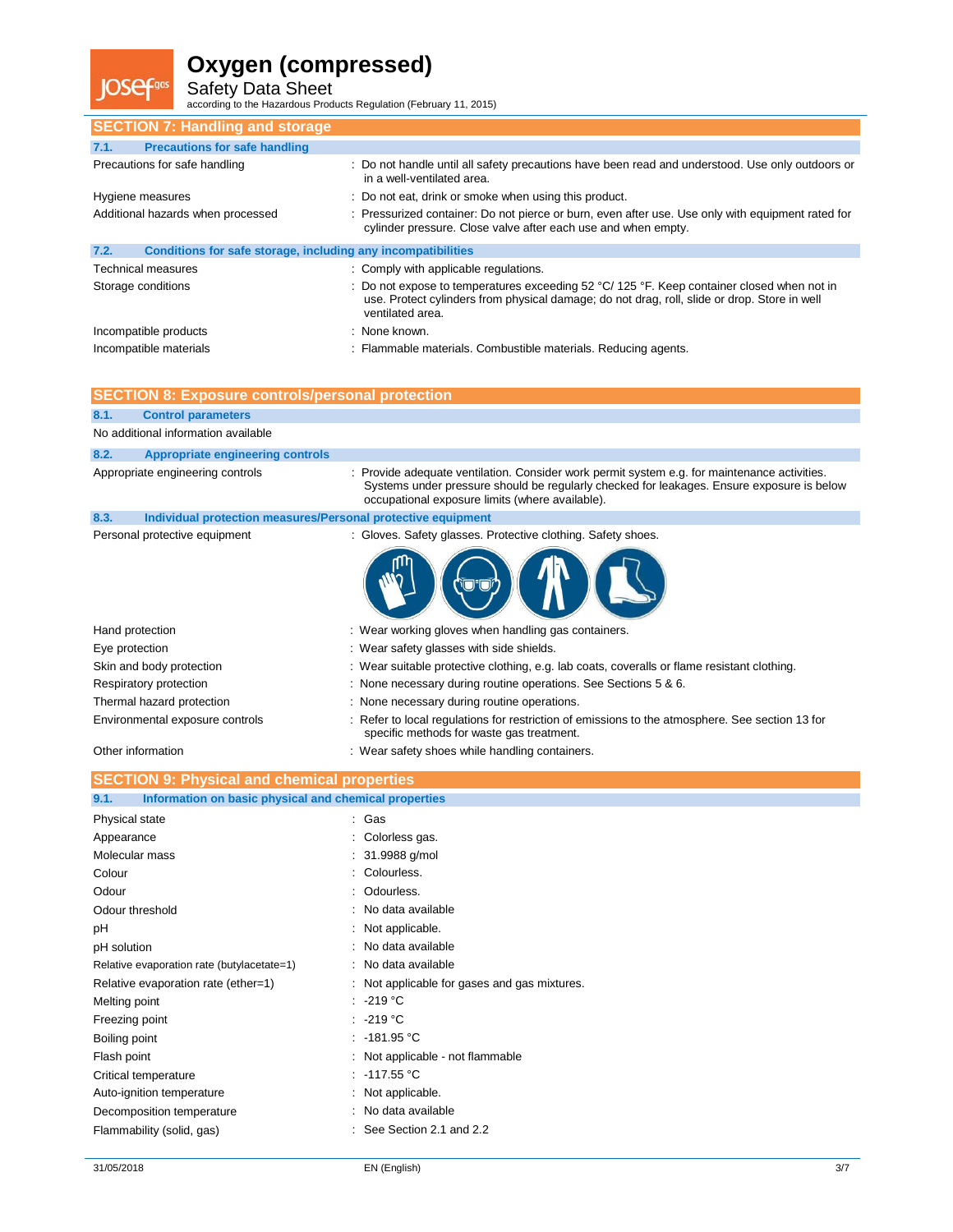# **JOSef**gas

### **Oxygen (compressed)**

Safety Data Sheet according to the Hazardous Products Regulation (February 11, 2015)

| Vapour pressure                                 | $: 28.1$ mbar 23 $^{\circ}$ C                                                                              |
|-------------------------------------------------|------------------------------------------------------------------------------------------------------------|
| Vapour pressure at 50 °C                        | : No data available                                                                                        |
| Critical pressure                               | : 5043 kPa                                                                                                 |
| Relative vapour density at 20 °C                | : 1.105                                                                                                    |
| Relative density                                | : 1.1                                                                                                      |
| Relative density of saturated gas/air mixture   | : No data available                                                                                        |
| Density                                         | : 1.4289 kg/m <sup>3</sup> (at 21.1 °C)                                                                    |
| Relative gas density                            | $\therefore$ 1.1                                                                                           |
| Solubility                                      | : Water: $39 \text{ mg/l}$                                                                                 |
| Log Pow                                         | : Not applicable for inorganic gases.                                                                      |
| Log Kow                                         | : No data available                                                                                        |
| Viscosity, kinematic                            | : Not applicable.                                                                                          |
| Viscosity, dynamic                              | : Not applicable.                                                                                          |
| Viscosity, kinematic (calculated value) (40 °C) | : N o data available                                                                                       |
| Explosive properties                            | : Not applicable (non-flammable gas).                                                                      |
| Oxidising properties                            | : Not combustible but enhances combustion of other substances. May intensify fire. Oxidizer.               |
| <b>Explosive limits</b>                         | Not applicable - not flammable                                                                             |
| Lower explosive limit (LEL)                     | : No data available                                                                                        |
| Upper explosive limit (UEL)                     | No data available                                                                                          |
| <b>Other information</b><br>9.2.                |                                                                                                            |
| Additional information                          | : Gas/vapour heavier than air. May accumulate in confined spaces, particularly at or below<br>ground level |

|            | <b>SECTION 10: Stability and reactivity</b> |             |
|------------|---------------------------------------------|-------------|
| 10.1.      | <b>Reactivity</b>                           |             |
| Reactivity |                                             | None known. |

| Reactivity                         | None known.                                                                                              |
|------------------------------------|----------------------------------------------------------------------------------------------------------|
| Chemical stability                 | Stable under normal conditions.                                                                          |
| Possibility of hazardous reactions | : Violently oxidises organic material.                                                                   |
| Conditions to avoid                | : None under recommended storage and handling conditions (see section 7).                                |
| Incompatible materials             | : Combustible materials. Flammable materials. Reducing agents.                                           |
| Hazardous decomposition products   | : Under normal conditions of storage and use hazardous decomposition products should not be<br>produced. |

#### **SECTION 11: Toxicological information**

| 11.1. | Information on toxicological effects                                            |                                                                     |
|-------|---------------------------------------------------------------------------------|---------------------------------------------------------------------|
|       | Acute toxicity (oral)<br>Acute toxicity (dermal)<br>Acute toxicity (inhalation) | Not classified<br>Not classified<br>Inhalation:gas: Not classified. |
|       | Oxygen (compressed) ( \f )7782-44-7                                             |                                                                     |

| Oxygen (compressed) ( \f )7782-44-7 |                         |
|-------------------------------------|-------------------------|
| LC50 inhalation rat (ppm)           | 800000 ppm/4h           |
| ATE CA (gases)                      | 800000.00000000 ppmy/4h |

| Skin corrosion/irritation                             | : Not classified<br>pH: Not applicable. |
|-------------------------------------------------------|-----------------------------------------|
| Serious eye damage/irritation                         | : Not classified<br>pH: Not applicable. |
| Respiratory or skin sensitization                     | : Not classified                        |
| Germ cell mutagenicity                                | : Not classified                        |
| Carcinogenicity                                       | $\cdot$ Not classified.                 |
| Reproductive toxicity                                 | · Not classified                        |
| Specific target organ toxicity (single exposure)      | : Not classified                        |
| Specific target organ toxicity (repeated<br>exposure) | : Not classified                        |
| Aspiration hazard                                     | · Not classified                        |

 $\mathbb{R}^2$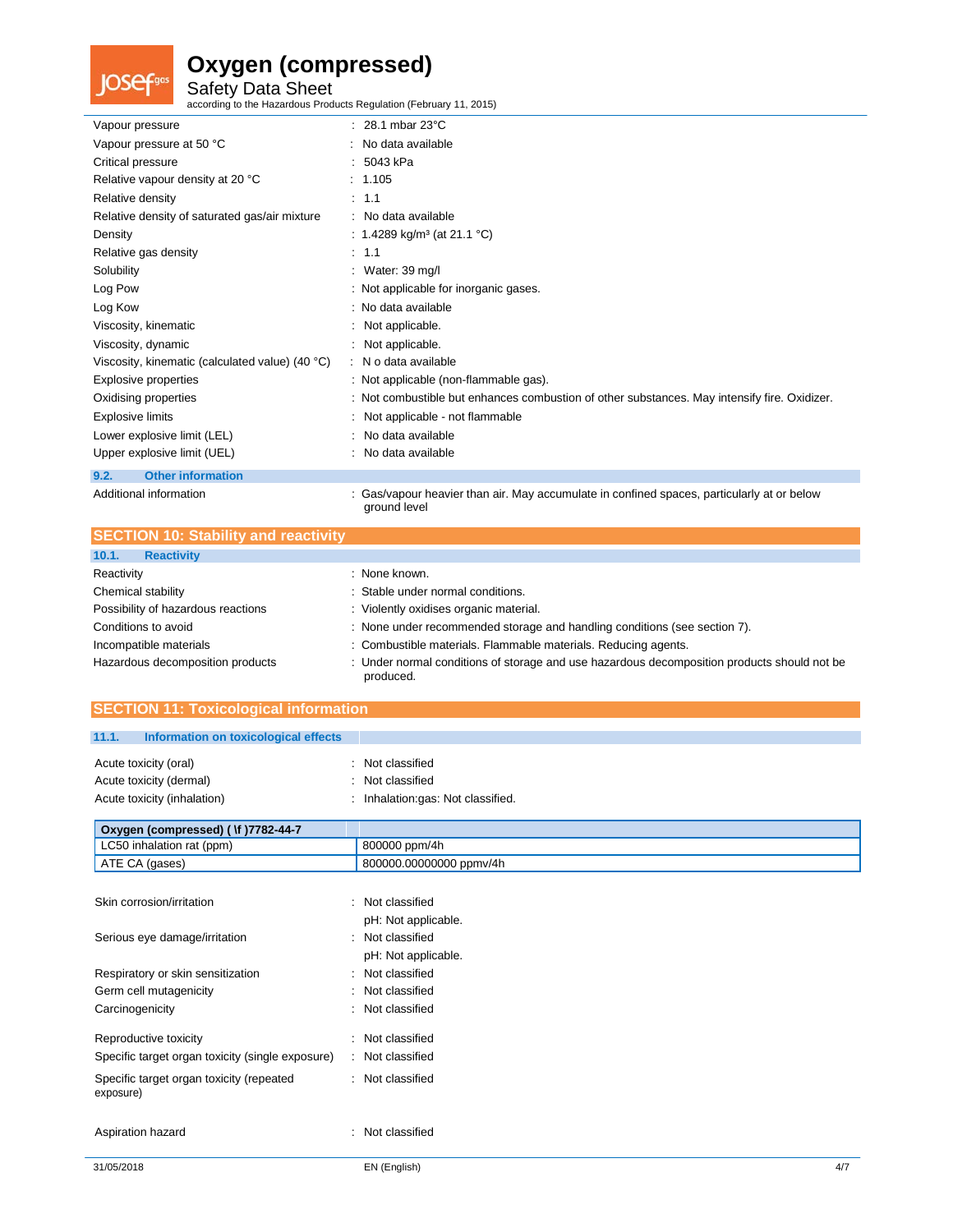

Safety Data Sheet according to the Hazardous Products Regulation (February 11, 2015)

| <b>SECTION 12: Ecological information</b>                                             |                                                                                                                                                                                                                          |
|---------------------------------------------------------------------------------------|--------------------------------------------------------------------------------------------------------------------------------------------------------------------------------------------------------------------------|
| <b>Toxicity</b><br>12.1.                                                              |                                                                                                                                                                                                                          |
| Ecology - general                                                                     | : No ecological damage caused by this product.                                                                                                                                                                           |
| 12.2.<br><b>Persistence and degradability</b>                                         |                                                                                                                                                                                                                          |
| Oxygen (compressed) (7782-44-7)                                                       |                                                                                                                                                                                                                          |
| Persistence and degradability                                                         | No ecological damage caused by this product.                                                                                                                                                                             |
| 12.3.<br><b>Bioaccumulative potential</b>                                             |                                                                                                                                                                                                                          |
| Oxygen (compressed) (7782-44-7)                                                       |                                                                                                                                                                                                                          |
| Log Pow                                                                               | Not applicable for inorganic gases.                                                                                                                                                                                      |
| Bioaccumulative potential                                                             | No ecological damage caused by this product.                                                                                                                                                                             |
| 12.4.<br><b>Mobility in soil</b>                                                      |                                                                                                                                                                                                                          |
| Oxygen (compressed) (7782-44-7)                                                       |                                                                                                                                                                                                                          |
| Log Pow<br>Ecology - soil                                                             | Not applicable for inorganic gases.<br>No ecological damage caused by this product.                                                                                                                                      |
|                                                                                       |                                                                                                                                                                                                                          |
| 12.5.<br><b>Other adverse effects</b>                                                 |                                                                                                                                                                                                                          |
| No additional information available                                                   |                                                                                                                                                                                                                          |
| <b>SECTION 13: Disposal considerations</b>                                            |                                                                                                                                                                                                                          |
| 13.1.<br><b>Disposal methods</b>                                                      |                                                                                                                                                                                                                          |
| Waste treatment methods                                                               | Contact supplier if guidance is required. Do not discharge into any place where its<br>accumulation could be dangerous. Ensure that the emission levels from local regulations or<br>operating permits are not exceeded. |
| Waste disposal recommendations                                                        | Refer to the CGA Pamphlet P-63 "Disposal of Gases" available at www.cganet.com for<br>more quidance on suitable disposal methods.                                                                                        |
| <b>SECTION 14: Transport information</b>                                              |                                                                                                                                                                                                                          |
| <b>Basic shipping description</b><br>14.1.                                            |                                                                                                                                                                                                                          |
| In accordance with TDG                                                                |                                                                                                                                                                                                                          |
| <b>Transportation of Dangerous Goods</b>                                              |                                                                                                                                                                                                                          |
|                                                                                       |                                                                                                                                                                                                                          |
| UN-No. (TDG)                                                                          | : UN1072                                                                                                                                                                                                                 |
| <b>TDG Primary Hazard Classes</b><br><b>TDG Subsidiary Classes</b>                    | 2.2 - Class 2.2 - Non-Flammable, Non-Toxic Gas.<br>: 5.1                                                                                                                                                                 |
| <b>Transport Document Description</b>                                                 | : UN1072 OXYGEN, COMPRESSED, 2.2                                                                                                                                                                                         |
| Proper Shipping Name                                                                  | : OXYGEN, COMPRESSED                                                                                                                                                                                                     |
| Hazard labels (TDG)                                                                   | 2.2 - Non-flammable, non-toxic gases<br>5.1 - Oxidizing substances                                                                                                                                                       |
|                                                                                       |                                                                                                                                                                                                                          |
|                                                                                       |                                                                                                                                                                                                                          |
| <b>ERAP Index</b>                                                                     | : 3000                                                                                                                                                                                                                   |
| Explosive Limit and Limited Quantity Index                                            | : 0.125 L                                                                                                                                                                                                                |
| Excepted quantities (TDG)                                                             | $\mathbf{E}$ $\mathbf{E}$                                                                                                                                                                                                |
| Passenger Carrying Road Vehicle or Passenger : 75 L<br>Carrying Railway Vehicle Index |                                                                                                                                                                                                                          |
| 14.2.<br><b>Transport information/DOT - USA</b>                                       |                                                                                                                                                                                                                          |
| <b>Department of Transport</b>                                                        |                                                                                                                                                                                                                          |
| DOT NA no.                                                                            | : UN1072                                                                                                                                                                                                                 |
| UN-No.(DOT)                                                                           | : 1072                                                                                                                                                                                                                   |
|                                                                                       |                                                                                                                                                                                                                          |
| <b>Transport Document Description</b><br>Proper Shipping Name (DOT)                   | : UN1072 Oxygen, compressed, 2.2<br>: Oxygen, compressed                                                                                                                                                                 |
| 31/05/2018                                                                            | EN (English)<br>5/7                                                                                                                                                                                                      |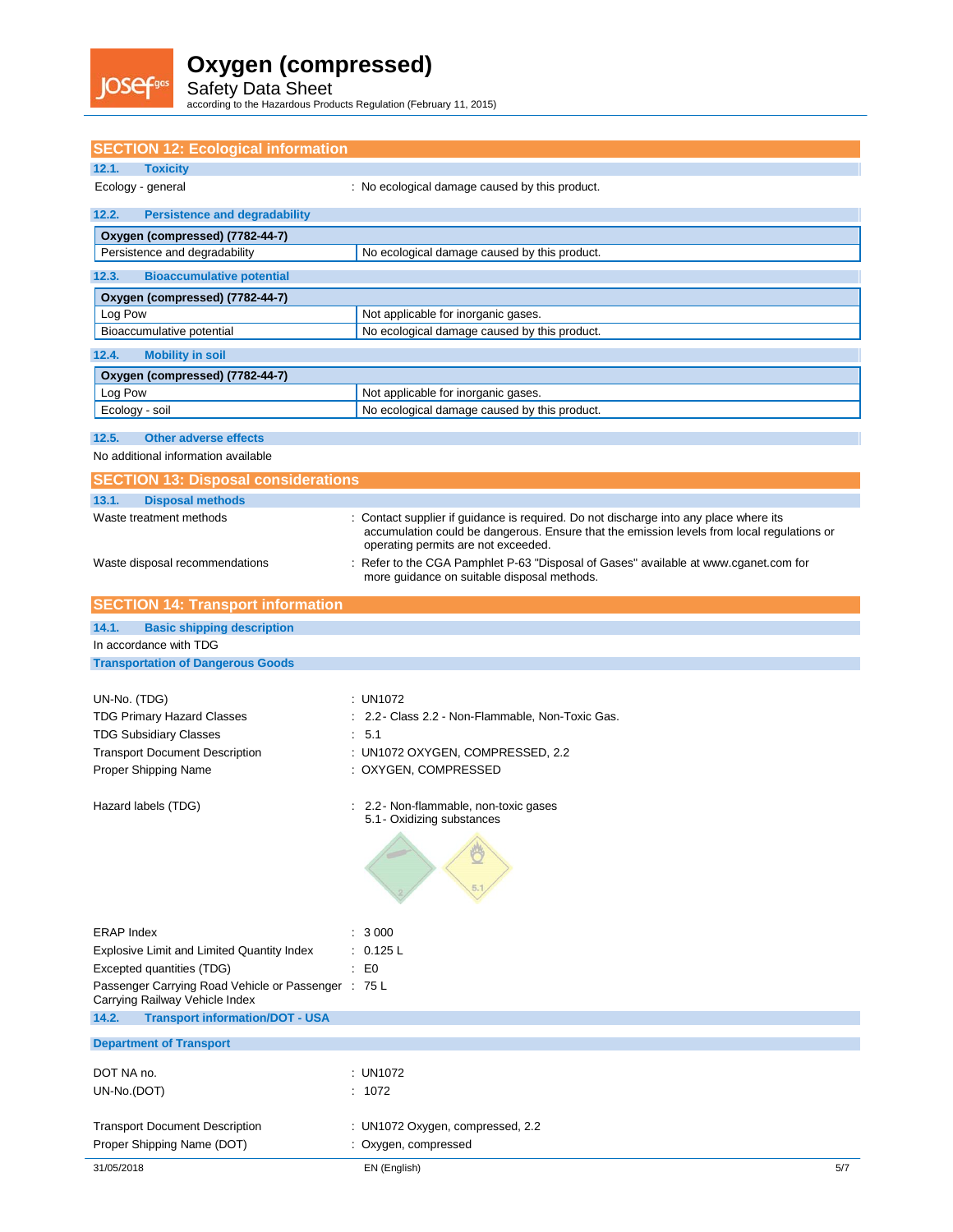**JOSefans** 

Safety Data Sheet according to the Hazardous Products Regulation (February 11, 2015)

| Class (DOT)<br>2.2 - Class 2.2 - Non-flammable compressed gas 49 CFR 173.115<br>2.2<br>Division (DOT)<br>Hazard labels (DOT)<br>2.2 - Non-flammable gas<br>5.1 - Oxidiser<br>Dangerous for the environment<br>: No<br>DOT Special Provisions (49 CFR 172.102)<br>: 110 - Fire extinguishers transported under UN1044 may include installed actuating cartridges<br>(cartridges, power device of Division 1.4C or 1.4S), without changing the classification of<br>Division 2.2, provided the aggregate quantity of deflagrating (propellant) explosives does not<br>exceed 3.2 grams per extinguishing unit<br>A14 - This material is not authorized to be transported as a limited quantity or consumer<br>commodity in accordance with 173.306 of this subchapter when transported aboard an aircraft<br>306<br>DOT Packaging Exceptions (49 CFR 173.xxx)<br>÷<br>302<br>DOT Packaging Non Bulk (49 CFR 173.xxx)<br>DOT Packaging Bulk (49 CFR 173.xxx)<br>314;315<br>DOT Quantity Limitations Passenger aircraft/rail : 75 kg<br>(49 CFR 173.27)<br>DOT Quantity Limitations Cargo aircraft only (49 : 150 kg)<br>CFR 175.75)<br>DOT Vessel Stowage Location<br>: A - The material may be stowed "on deck" or "under deck" on a cargovessel and on a<br>passenger vessel<br>Emergency Response Guide (ERG) Number<br>: $122 \, (UN1072)$<br>: Avoid transport on vehicles where the load space is not separated from the driver's<br>Special transport precautions<br>compartment. Ensure vehicle driver is aware of the potential hazards of the load and knows<br>what to do in the event of an accident or an emergency. Before transporting product containers:<br>- Ensure there is adequate ventilation. - Ensure that containers are firmly secured. - Ensure<br>cylinder valve is closed and not leaking. - Ensure valve outlet cap nut or plug (where provided)<br>is correctly fitted. - Ensure valve protection device (where provided) is correctly fitted.<br>Other information<br>No supplementary information available.<br>14.3.<br>Air and sea transport<br><b>IMDG</b><br>UN-No. (IMDG)<br>1072<br>Proper Shipping Name (IMDG)<br>: COMPRESSED GAS, OXIDIZING, N.O.S.<br>2 - Gases<br>Class (IMDG)<br>122<br>MFAG-No<br>Ship Safety Act<br>Gases under pressure/Gases nonflammable nontoxic under pressure(Dangerous Goods<br>Notification Schedule first second and third Article Dangerous Goods Regulations)<br>Port Regulation Law<br>: Hazardous materials/High pressure gas (Article 21, Paragraph 2 of Law, Article 12 rule, notice<br>attached table that defines the type of dangerous goods)<br><b>IATA</b><br>: 1072<br>UN-No. (IATA)<br>Proper Shipping Name (IATA)<br>: COMPRESSED GAS, OXIDIZING, N.O.S. | Contains Statement Field Selection (DOT) | : DOT_TECHNICAL - Proper Shipping Name - Technical (DOT) |
|---------------------------------------------------------------------------------------------------------------------------------------------------------------------------------------------------------------------------------------------------------------------------------------------------------------------------------------------------------------------------------------------------------------------------------------------------------------------------------------------------------------------------------------------------------------------------------------------------------------------------------------------------------------------------------------------------------------------------------------------------------------------------------------------------------------------------------------------------------------------------------------------------------------------------------------------------------------------------------------------------------------------------------------------------------------------------------------------------------------------------------------------------------------------------------------------------------------------------------------------------------------------------------------------------------------------------------------------------------------------------------------------------------------------------------------------------------------------------------------------------------------------------------------------------------------------------------------------------------------------------------------------------------------------------------------------------------------------------------------------------------------------------------------------------------------------------------------------------------------------------------------------------------------------------------------------------------------------------------------------------------------------------------------------------------------------------------------------------------------------------------------------------------------------------------------------------------------------------------------------------------------------------------------------------------------------------------------------------------------------------------------------------------------------------------------------------------------------------------------------------------------------------------------------------------------------------------------------------------------------------------------------------------------------------------------------------------------------------------------------|------------------------------------------|----------------------------------------------------------|
|                                                                                                                                                                                                                                                                                                                                                                                                                                                                                                                                                                                                                                                                                                                                                                                                                                                                                                                                                                                                                                                                                                                                                                                                                                                                                                                                                                                                                                                                                                                                                                                                                                                                                                                                                                                                                                                                                                                                                                                                                                                                                                                                                                                                                                                                                                                                                                                                                                                                                                                                                                                                                                                                                                                                             |                                          |                                                          |
|                                                                                                                                                                                                                                                                                                                                                                                                                                                                                                                                                                                                                                                                                                                                                                                                                                                                                                                                                                                                                                                                                                                                                                                                                                                                                                                                                                                                                                                                                                                                                                                                                                                                                                                                                                                                                                                                                                                                                                                                                                                                                                                                                                                                                                                                                                                                                                                                                                                                                                                                                                                                                                                                                                                                             |                                          |                                                          |
|                                                                                                                                                                                                                                                                                                                                                                                                                                                                                                                                                                                                                                                                                                                                                                                                                                                                                                                                                                                                                                                                                                                                                                                                                                                                                                                                                                                                                                                                                                                                                                                                                                                                                                                                                                                                                                                                                                                                                                                                                                                                                                                                                                                                                                                                                                                                                                                                                                                                                                                                                                                                                                                                                                                                             |                                          |                                                          |
|                                                                                                                                                                                                                                                                                                                                                                                                                                                                                                                                                                                                                                                                                                                                                                                                                                                                                                                                                                                                                                                                                                                                                                                                                                                                                                                                                                                                                                                                                                                                                                                                                                                                                                                                                                                                                                                                                                                                                                                                                                                                                                                                                                                                                                                                                                                                                                                                                                                                                                                                                                                                                                                                                                                                             |                                          |                                                          |
|                                                                                                                                                                                                                                                                                                                                                                                                                                                                                                                                                                                                                                                                                                                                                                                                                                                                                                                                                                                                                                                                                                                                                                                                                                                                                                                                                                                                                                                                                                                                                                                                                                                                                                                                                                                                                                                                                                                                                                                                                                                                                                                                                                                                                                                                                                                                                                                                                                                                                                                                                                                                                                                                                                                                             |                                          |                                                          |
|                                                                                                                                                                                                                                                                                                                                                                                                                                                                                                                                                                                                                                                                                                                                                                                                                                                                                                                                                                                                                                                                                                                                                                                                                                                                                                                                                                                                                                                                                                                                                                                                                                                                                                                                                                                                                                                                                                                                                                                                                                                                                                                                                                                                                                                                                                                                                                                                                                                                                                                                                                                                                                                                                                                                             |                                          |                                                          |
|                                                                                                                                                                                                                                                                                                                                                                                                                                                                                                                                                                                                                                                                                                                                                                                                                                                                                                                                                                                                                                                                                                                                                                                                                                                                                                                                                                                                                                                                                                                                                                                                                                                                                                                                                                                                                                                                                                                                                                                                                                                                                                                                                                                                                                                                                                                                                                                                                                                                                                                                                                                                                                                                                                                                             |                                          |                                                          |
|                                                                                                                                                                                                                                                                                                                                                                                                                                                                                                                                                                                                                                                                                                                                                                                                                                                                                                                                                                                                                                                                                                                                                                                                                                                                                                                                                                                                                                                                                                                                                                                                                                                                                                                                                                                                                                                                                                                                                                                                                                                                                                                                                                                                                                                                                                                                                                                                                                                                                                                                                                                                                                                                                                                                             |                                          |                                                          |
|                                                                                                                                                                                                                                                                                                                                                                                                                                                                                                                                                                                                                                                                                                                                                                                                                                                                                                                                                                                                                                                                                                                                                                                                                                                                                                                                                                                                                                                                                                                                                                                                                                                                                                                                                                                                                                                                                                                                                                                                                                                                                                                                                                                                                                                                                                                                                                                                                                                                                                                                                                                                                                                                                                                                             |                                          |                                                          |
|                                                                                                                                                                                                                                                                                                                                                                                                                                                                                                                                                                                                                                                                                                                                                                                                                                                                                                                                                                                                                                                                                                                                                                                                                                                                                                                                                                                                                                                                                                                                                                                                                                                                                                                                                                                                                                                                                                                                                                                                                                                                                                                                                                                                                                                                                                                                                                                                                                                                                                                                                                                                                                                                                                                                             |                                          |                                                          |
|                                                                                                                                                                                                                                                                                                                                                                                                                                                                                                                                                                                                                                                                                                                                                                                                                                                                                                                                                                                                                                                                                                                                                                                                                                                                                                                                                                                                                                                                                                                                                                                                                                                                                                                                                                                                                                                                                                                                                                                                                                                                                                                                                                                                                                                                                                                                                                                                                                                                                                                                                                                                                                                                                                                                             |                                          |                                                          |
|                                                                                                                                                                                                                                                                                                                                                                                                                                                                                                                                                                                                                                                                                                                                                                                                                                                                                                                                                                                                                                                                                                                                                                                                                                                                                                                                                                                                                                                                                                                                                                                                                                                                                                                                                                                                                                                                                                                                                                                                                                                                                                                                                                                                                                                                                                                                                                                                                                                                                                                                                                                                                                                                                                                                             |                                          |                                                          |
|                                                                                                                                                                                                                                                                                                                                                                                                                                                                                                                                                                                                                                                                                                                                                                                                                                                                                                                                                                                                                                                                                                                                                                                                                                                                                                                                                                                                                                                                                                                                                                                                                                                                                                                                                                                                                                                                                                                                                                                                                                                                                                                                                                                                                                                                                                                                                                                                                                                                                                                                                                                                                                                                                                                                             |                                          |                                                          |
|                                                                                                                                                                                                                                                                                                                                                                                                                                                                                                                                                                                                                                                                                                                                                                                                                                                                                                                                                                                                                                                                                                                                                                                                                                                                                                                                                                                                                                                                                                                                                                                                                                                                                                                                                                                                                                                                                                                                                                                                                                                                                                                                                                                                                                                                                                                                                                                                                                                                                                                                                                                                                                                                                                                                             |                                          |                                                          |
|                                                                                                                                                                                                                                                                                                                                                                                                                                                                                                                                                                                                                                                                                                                                                                                                                                                                                                                                                                                                                                                                                                                                                                                                                                                                                                                                                                                                                                                                                                                                                                                                                                                                                                                                                                                                                                                                                                                                                                                                                                                                                                                                                                                                                                                                                                                                                                                                                                                                                                                                                                                                                                                                                                                                             |                                          |                                                          |
|                                                                                                                                                                                                                                                                                                                                                                                                                                                                                                                                                                                                                                                                                                                                                                                                                                                                                                                                                                                                                                                                                                                                                                                                                                                                                                                                                                                                                                                                                                                                                                                                                                                                                                                                                                                                                                                                                                                                                                                                                                                                                                                                                                                                                                                                                                                                                                                                                                                                                                                                                                                                                                                                                                                                             |                                          |                                                          |
|                                                                                                                                                                                                                                                                                                                                                                                                                                                                                                                                                                                                                                                                                                                                                                                                                                                                                                                                                                                                                                                                                                                                                                                                                                                                                                                                                                                                                                                                                                                                                                                                                                                                                                                                                                                                                                                                                                                                                                                                                                                                                                                                                                                                                                                                                                                                                                                                                                                                                                                                                                                                                                                                                                                                             |                                          |                                                          |
|                                                                                                                                                                                                                                                                                                                                                                                                                                                                                                                                                                                                                                                                                                                                                                                                                                                                                                                                                                                                                                                                                                                                                                                                                                                                                                                                                                                                                                                                                                                                                                                                                                                                                                                                                                                                                                                                                                                                                                                                                                                                                                                                                                                                                                                                                                                                                                                                                                                                                                                                                                                                                                                                                                                                             |                                          |                                                          |
|                                                                                                                                                                                                                                                                                                                                                                                                                                                                                                                                                                                                                                                                                                                                                                                                                                                                                                                                                                                                                                                                                                                                                                                                                                                                                                                                                                                                                                                                                                                                                                                                                                                                                                                                                                                                                                                                                                                                                                                                                                                                                                                                                                                                                                                                                                                                                                                                                                                                                                                                                                                                                                                                                                                                             |                                          |                                                          |
|                                                                                                                                                                                                                                                                                                                                                                                                                                                                                                                                                                                                                                                                                                                                                                                                                                                                                                                                                                                                                                                                                                                                                                                                                                                                                                                                                                                                                                                                                                                                                                                                                                                                                                                                                                                                                                                                                                                                                                                                                                                                                                                                                                                                                                                                                                                                                                                                                                                                                                                                                                                                                                                                                                                                             |                                          |                                                          |
|                                                                                                                                                                                                                                                                                                                                                                                                                                                                                                                                                                                                                                                                                                                                                                                                                                                                                                                                                                                                                                                                                                                                                                                                                                                                                                                                                                                                                                                                                                                                                                                                                                                                                                                                                                                                                                                                                                                                                                                                                                                                                                                                                                                                                                                                                                                                                                                                                                                                                                                                                                                                                                                                                                                                             |                                          |                                                          |
|                                                                                                                                                                                                                                                                                                                                                                                                                                                                                                                                                                                                                                                                                                                                                                                                                                                                                                                                                                                                                                                                                                                                                                                                                                                                                                                                                                                                                                                                                                                                                                                                                                                                                                                                                                                                                                                                                                                                                                                                                                                                                                                                                                                                                                                                                                                                                                                                                                                                                                                                                                                                                                                                                                                                             |                                          |                                                          |
|                                                                                                                                                                                                                                                                                                                                                                                                                                                                                                                                                                                                                                                                                                                                                                                                                                                                                                                                                                                                                                                                                                                                                                                                                                                                                                                                                                                                                                                                                                                                                                                                                                                                                                                                                                                                                                                                                                                                                                                                                                                                                                                                                                                                                                                                                                                                                                                                                                                                                                                                                                                                                                                                                                                                             |                                          |                                                          |
|                                                                                                                                                                                                                                                                                                                                                                                                                                                                                                                                                                                                                                                                                                                                                                                                                                                                                                                                                                                                                                                                                                                                                                                                                                                                                                                                                                                                                                                                                                                                                                                                                                                                                                                                                                                                                                                                                                                                                                                                                                                                                                                                                                                                                                                                                                                                                                                                                                                                                                                                                                                                                                                                                                                                             |                                          |                                                          |
|                                                                                                                                                                                                                                                                                                                                                                                                                                                                                                                                                                                                                                                                                                                                                                                                                                                                                                                                                                                                                                                                                                                                                                                                                                                                                                                                                                                                                                                                                                                                                                                                                                                                                                                                                                                                                                                                                                                                                                                                                                                                                                                                                                                                                                                                                                                                                                                                                                                                                                                                                                                                                                                                                                                                             |                                          |                                                          |
|                                                                                                                                                                                                                                                                                                                                                                                                                                                                                                                                                                                                                                                                                                                                                                                                                                                                                                                                                                                                                                                                                                                                                                                                                                                                                                                                                                                                                                                                                                                                                                                                                                                                                                                                                                                                                                                                                                                                                                                                                                                                                                                                                                                                                                                                                                                                                                                                                                                                                                                                                                                                                                                                                                                                             |                                          |                                                          |
| $\overline{2}$<br>Class (IATA)                                                                                                                                                                                                                                                                                                                                                                                                                                                                                                                                                                                                                                                                                                                                                                                                                                                                                                                                                                                                                                                                                                                                                                                                                                                                                                                                                                                                                                                                                                                                                                                                                                                                                                                                                                                                                                                                                                                                                                                                                                                                                                                                                                                                                                                                                                                                                                                                                                                                                                                                                                                                                                                                                                              |                                          |                                                          |
| Civil Aeronautics Law<br>Gases under pressure/Gases nonflammable nontoxic under pressure(Hazardous materials<br>notice Appended Table 1 Article 194 of the Enforcement Regulations)                                                                                                                                                                                                                                                                                                                                                                                                                                                                                                                                                                                                                                                                                                                                                                                                                                                                                                                                                                                                                                                                                                                                                                                                                                                                                                                                                                                                                                                                                                                                                                                                                                                                                                                                                                                                                                                                                                                                                                                                                                                                                                                                                                                                                                                                                                                                                                                                                                                                                                                                                         |                                          |                                                          |
| <b>SECTION 15: Regulatory information</b>                                                                                                                                                                                                                                                                                                                                                                                                                                                                                                                                                                                                                                                                                                                                                                                                                                                                                                                                                                                                                                                                                                                                                                                                                                                                                                                                                                                                                                                                                                                                                                                                                                                                                                                                                                                                                                                                                                                                                                                                                                                                                                                                                                                                                                                                                                                                                                                                                                                                                                                                                                                                                                                                                                   |                                          |                                                          |

### **15.1. National regulations**

| Oxygen (compressed) (7782-44-7)                       |  |
|-------------------------------------------------------|--|
| Listed on the Canadian DSL (Domestic Substances List) |  |